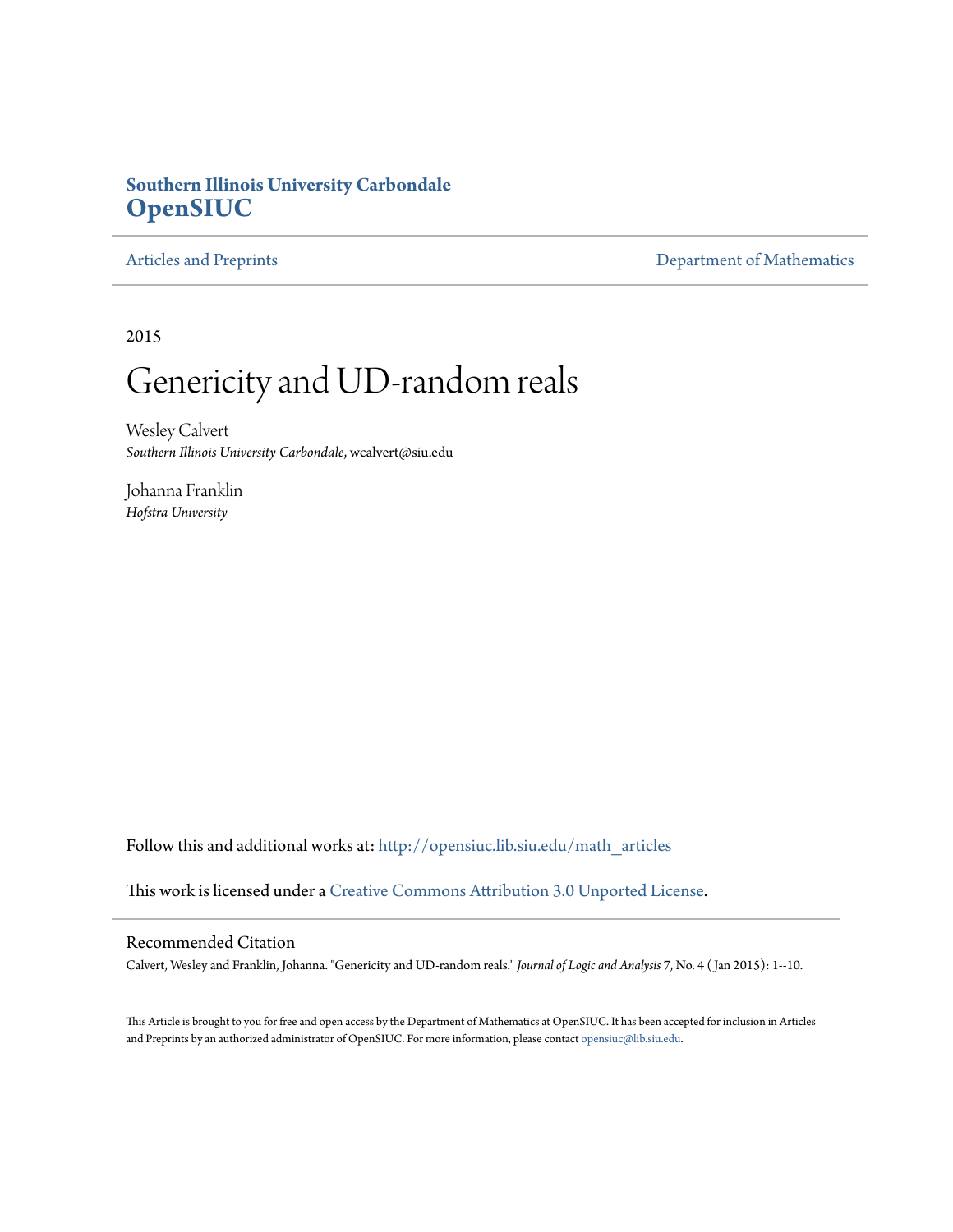

*Journal of* L*ogic &* A*nalysis 7:4 (2015) 1–10 ISSN 1759-9008* 1

## Genericity and UD–random reals

WESLEY CALVERT JOHANNA N.Y. FRANKLIN

*Abstract*: Avigad introduced the notion of UD–randomness based in Weyl's 1916 definition of uniform distribution modulo one. We prove that there exists a weakly 1–random real that is neither UD–random nor weakly 1–generic. We also show that no 2–generic real can Turing compute a UD–random real.

*2010 Mathematics Subject Classification* [03D32 \(primary\); 03D80 \(secondary\)](http://www.ams.org/mathscinet/search/mscdoc.html?code=03D32,(03D80))

*Keywords*: uniform distribution, algorithmic randomness, Cohen genericity

# 1 Introduction

In [\[1\]](#page-9-0) Avigad introduced a randomness notion based on uniform distribution modulo 1, as described by Weyl in [\[10\]](#page-10-0). A sequence  $\langle x_i \rangle$  of real numbers is said to be *uniformly distributed modulo one* in the case that for every interval  $I \subseteq [0, 1]$ , we have

$$
\lim_{n\to\infty}\frac{|\{i < n \mid [x_i] \in I\}|}{n} = \mu(I)
$$

where  $\mu$  is Lebesgue measure and  $[x_i]$  denotes the fractional part of  $x_i$ . Weyl proved that if  $\langle a_i \rangle$  is a sequence of distinct integers, then for almost every real *x*, the sequence  $\langle a_i x \rangle$  is uniformly distributed modulo one [\[10\]](#page-10-0).

The definition below considers recursive sequences  $\langle a_i \rangle$  of distinct integers, observing that there are countably many such sequences and that therefore almost every  $x \in [0, 1]$ has the property that  $\langle a_i \rangle$  is uniformly distributed modulo one:

**Definition 1.1** [\[1\]](#page-9-0) A real  $x \in [0, 1]$  is UD–random if and only if for every recursive sequence  $\langle a_i \rangle$  of distinct integers,  $\langle a_i x \rangle$  is uniformly distributed modulo one.

We know several facts about the relationship between UD–randomness and other randomness notions, all due to Avigad's original paper. For instance, every Schnorr random real is UD–random; however, there are UD–random reals that are not weakly 1–random [\[1\]](#page-9-0). This is surprising, since weak 1–randomness is such a weak randomness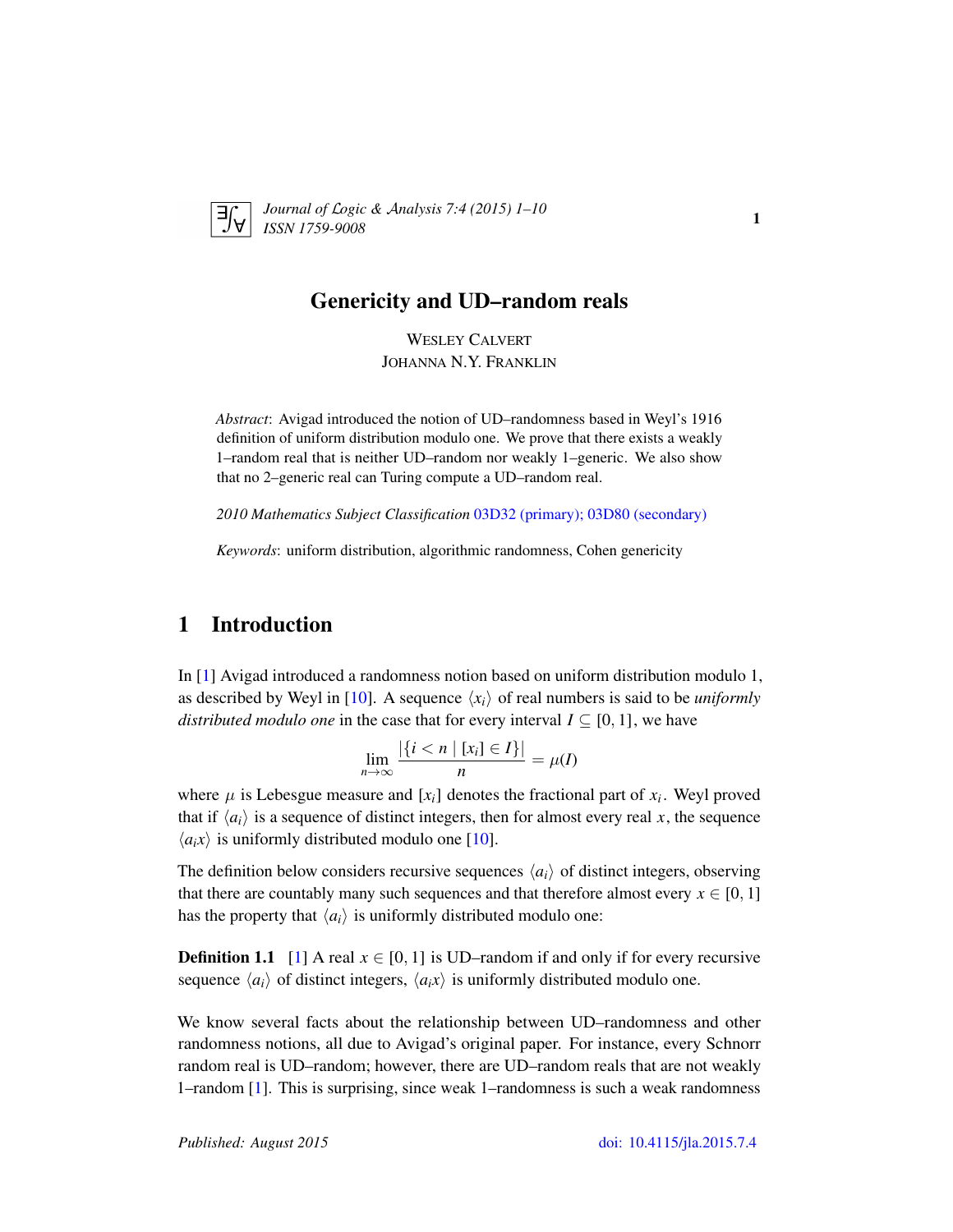notion: not only is every Schnorr random weakly 1–random, but so (by a result of Kurtz) is every weakly 1–generic [\[6\]](#page-10-1). Avigad observed that, in consequence, there are weakly 1–random reals that are not UD–random, since a UD–random must satisfy the law of large numbers, and no real that is even weakly 1–generic does.

In this paper we investigate the relationship of the UD–random reals to the weakly 1–random reals and the weakly 1–generic reals further, and determine when a generic real can Turing compute a UD–random. There are very few conclusions that can be drawn about Turing degrees of UD–randoms from existing results. We can conclude, for instance, by a result of Nies, Stephan, and Terwijn, that every high Turing degree contains a UD–random because every high Turing degree contains a Schnorr random real [\[8\]](#page-10-2) and that there is therefore a low UD–random and a hyperimmune-free UD–random using various basis theorems. However, we cannot use any of our standard results involving the coincidence of randomness notions on given classes of Turing degrees. For instance, in the hyperimmune-free degrees, weak 1–randomness is equivalent to Martin-Löf-randomness  $[8]$  $[8]$ , but we cannot conclude that this also holds of UD– randomness, since there are UD–randoms that are not weakly 1–random. We also know that Schnorr and Martin-Löf randomness coincide outside the high degrees  $[8]$  $[8]$ , but we cannot conclude that UD–randomness coincides with these notions there as well.

We describe the weakly 1–random degrees further using UD–randomness in Section [2,](#page-3-0) and in Section [3](#page-7-0) we discuss the relationship between the Turing degrees of UD–randoms and generic reals. Section [4](#page-9-1) is dedicated to open questions.

#### 1.1 Basic observations and notation

Our notation is standard and follows Soare [\[9\]](#page-10-3) and Downey and Hirschfeldt [\[3\]](#page-10-4); we add that we denote the concatenation of two finite binary strings  $\sigma$  and  $\tau$  by  $\sigma^{\sim}\tau$ .

Since we often discuss finite binary strings in the context of uniform distribution modulo one, we make the following convention: We identify a binary string  $\sigma$  with the binary representation of a real on the unit interval. Of course, a finite string also denotes a real number — a dyadic rational number, in fact (the finite string  $\sigma$  represents the same real as  $\sigma^{\hat{O}}$ ). From time to time we will apply certain functions (especially multiplication) which will take  $\sigma$  outside the unit interval, but since these functions are always postcomposed with the fractional part function, no ambiguity will result.

<span id="page-2-0"></span>Fact 1.2 A real *X* is UD–random if and only if it is UD–random with respect to dyadic intervals.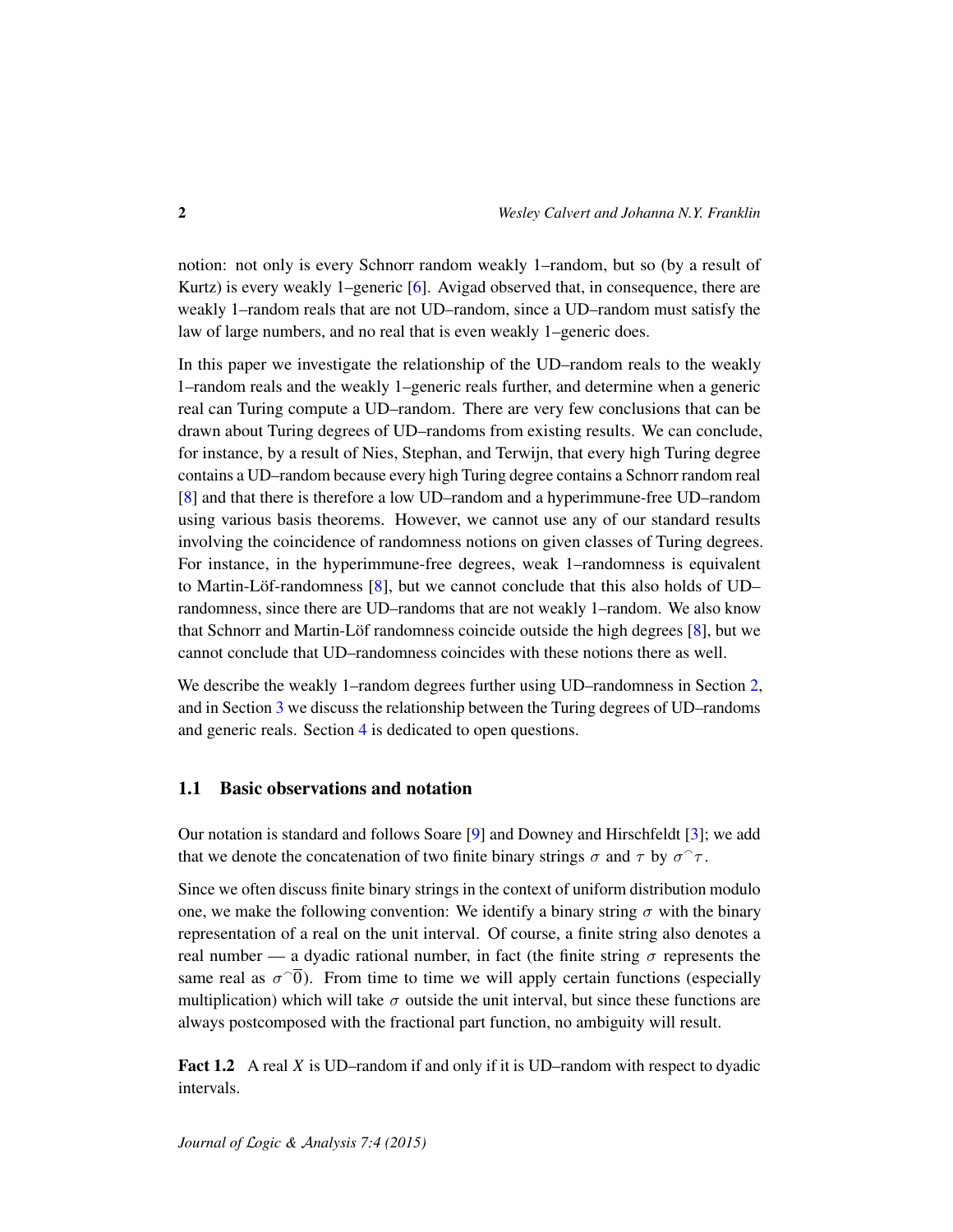Proof One implication is obvious. For the other, suppose *X* is not UD–random. Suppose, in particular, that for an interval *I* and for arbitrarily large *n* we have

$$
\left|\frac{|\{i < n \mid [x_i] \in I\}|}{n} - \mu(I)\right| > 2\epsilon.
$$

Now we can find *I'* such that *I'* has dyadic endpoints and  $\mu(I\Delta I') < \epsilon$ . Then for arbitrarily large *n* we have

$$
\left|\frac{|\{i < n \mid [x_i] \in I'\}|}{n} - \mu(I')\right| > \epsilon.
$$

# <span id="page-3-0"></span>2 Categorizing weakly 1–random reals

Since the UD–random reals and the weakly 1–generic reals are disjoint, one can reasonably ask whether the UD–random weakly 1–random reals and the weakly 1– generic reals partition the weakly 1–random reals or whether there is a weakly 1–random real that is neither UD–random nor weakly 1–generic. We answer this question with the following theorem.

Theorem 2.1 There is a weakly 1-random real that is neither UD-random nor weakly 1–generic.

**Proof** To construct such an  $X \in 2^{\omega}$ , we must build not only X itself but also a dense  $\Sigma_1^0$  set of strings *S* that *X* avoids (witnessing that *X* is not weakly 1–generic) and an infinite recursive sequence  $\langle a_i \rangle$  witnessing that *X* is not UD–random with respect to the interval  $(\frac{1}{2}, 1)$ . We must also satisfy the following requirement for each  $\Sigma_1^0$  set  $W_e$ to ensure that *X* is weakly 1–random:

 $\mathcal{R}_e$ : If  $\mu([W_e]) = 1$ , then  $X \in W_e$ .

Without loss of generality, we take  $W_e$  to be a subset of  $2^{<\omega}$  rather than  $\omega$ .

This finite injury construction requires us to keep track of two sequences of finite binary strings for each *e*:  $\langle \sigma_{e,s} \rangle_s$  and  $\langle \tau_{e,s} \rangle_s$ . Each  $\tau_{e,s}$  is a string that is our guess for *X* under the assumption that no requirement that has higher priority than  $\mathcal{R}_e$  will ever act after stage *s*, and the  $\sigma_{e,s}$  are extensions of the  $\tau_{e,s}$  that we construct in tandem with the  $a_i$ -sequence to ensure that  $X$  will not be UD–random. We also build an auxiliary sequence  $\langle n_{e,s}\rangle_s$  that will keep track of the measure we need to activate requirement  $\mathcal{R}_e$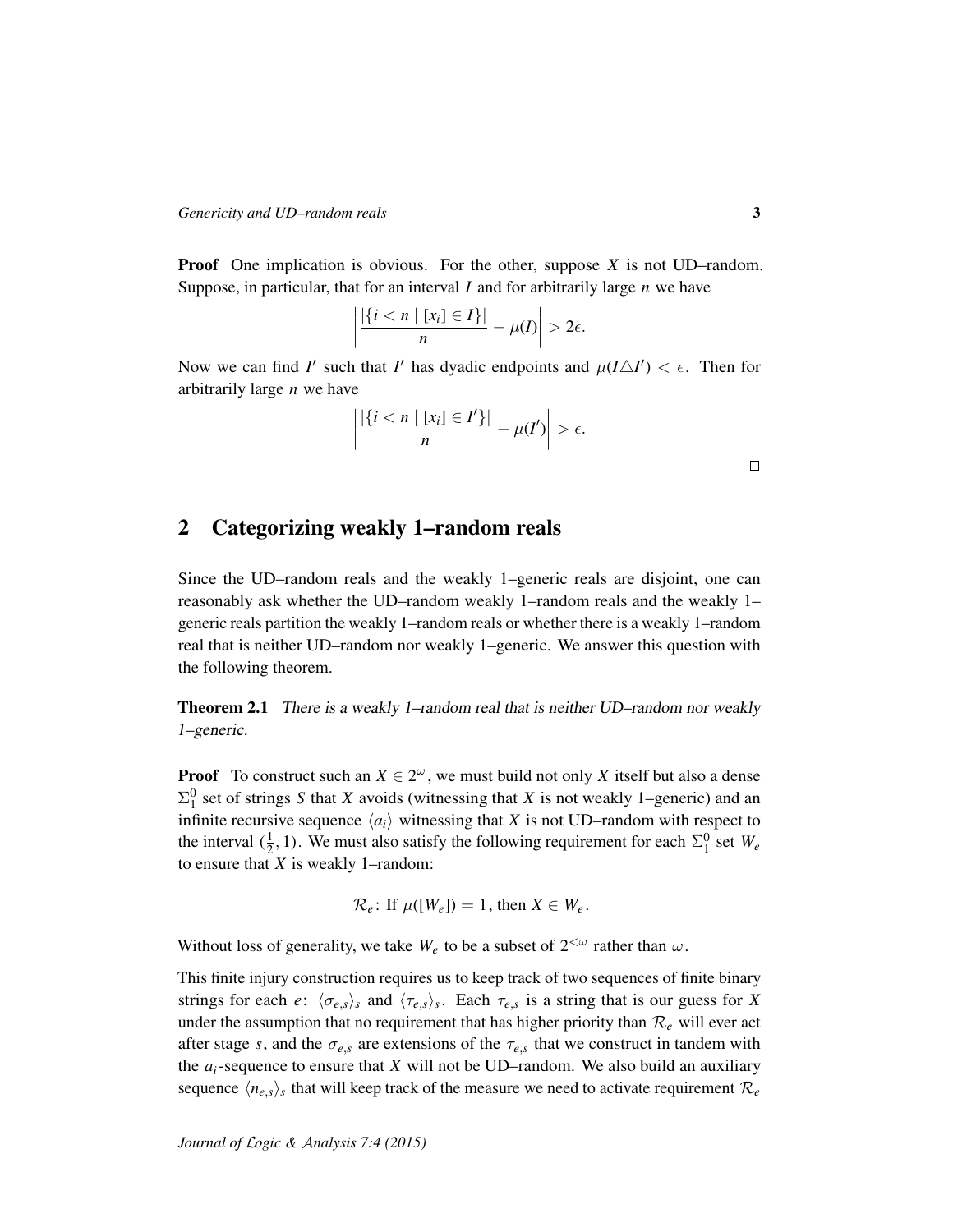at stage *s*, and we will also record the length of the *ai*-sequence at the end of each stage and denote this by  $\ell_s$ .

In general, our strategy is this. At stage *s*, we have a list of the requirements with indices below *s* that have already acted. For every other index  $e < s$ , we will keep track of those  $e' < e$  such that  $\mathcal{R}_e$  has already acted, and we will have an approximation  $\sigma_{e,s-1}$  to *X* based on this list. If our list already includes all  $e' < e$  such that  $\mathcal{R}_{e'}$  will act at any point, then our guess will be correct. We will work in the cylinder above σ*e*,*s*−<sup>1</sup> and wait for a lower-priority *W<sup>e</sup>* to cover a certain fraction of this cylinder. If this happens, we will act to satisfy  $\mathcal{R}_e$  and extend our  $\sigma_{e,s-1}$  to a string  $\tau_{e,s}$  to meet *W<sub>e</sub>*. Then we will extend  $\tau_{e,s}$  to  $\sigma_{e,s}$  and extend our sequence of  $a_i$ s accordingly to make sure that  $\frac{1}{2} < [a_i \sigma_{e,s}] < 1$  for no more than one-fourth of all  $a_i$  in our sequence. To build a dense set of strings *S* that *X* avoids, we will add strings to *S* every time a new requirement acts to ensure that each string at a new, higher level is extended by an element of *S*. To this end, we will also keep track of the number of times we have acted to satisfy a requirement: we define *t<sup>s</sup>* to be this number at the end of each stage *s*.

**Construction** Set  $S_0 = \emptyset$  and  $\langle a_i \rangle = \langle \rangle$ , and let  $\sigma_{e,0} = \langle \rangle$  for all *e*, and  $\ell_0 = t_0 = 0$ . At stage *s*, suppose we have a list  $0 \le e_0 < e_1 < e_2 < \ldots < e_k < s$  such that  $\mathcal{R}_{e_i}$  has acted already for each *i*. First, determine whether there is an *e* less than *s* such that

<span id="page-4-0"></span>(1) 
$$
\mu([W_{e,s}] \cap [\sigma_{e,s-1}]) > \frac{1}{2} \mu([\sigma_{e,s-1}])
$$

and  $\mathcal{R}_e$  is not currently satisfied. If there is not, let  $S_s = S_{s-1}$  and set  $\sigma_{e,s} = \sigma_{e,s-1}$  for all *e* and go on to the next stage. If there is such an *e*, choose the least one and act to satisfy R*<sup>e</sup>* .

We begin by choosing a  $\tau_{e,s}$  in  $W_e$  that extends  $\sigma_{e,s-1}$  and avoids  $S_{s-1}$ ; we choose the leftmost shortest such string. We check to see whether  $\frac{|\{i \le \ell_{s-1} | \frac{1}{2} \le [a_i \tau_{e,s}] \le 1\}|}{\ell_{s-1}}$  $\frac{\frac{7}{2} \times [a_i \cdot e_s \times 1] \times 1}{\ell_{s-1}}$  is less than  $\frac{1}{4}$ . If this is the case, set  $\sigma_{e,s} = \tau_{e,s}$  and let  $a_{\ell_{s-1}+1} = 2^m$ , where *m* is the position of this last 0. Then the fractional part of  $a_{\ell_{s-1}+1}\sigma_{e,s}$  is less than  $\frac{1}{2}$ , and, since  $\ell_s = \ell_{s-1} + 1$ , it follows that  $\frac{|\{i < \ell_s \mid \frac{1}{2} < [a_i \tau_{e,s}] < 1\}|}{\ell_s}$  $\frac{\zeta[a_i\tau_{e,s}]\leq 1}{\ell_s} < \frac{1}{4}$  $\frac{1}{4}$  as well.

On the other hand, if  $\frac{|\{i < \ell_{s-1} | \frac{1}{2} < [a_i \tau_{e,s}] < 1\}|}{\ell}$  $\frac{\frac{1}{2} \leq |a_i \tau_{e,s}| \leq 1}{\ell_{s-1}}$  is not less than  $\frac{1}{4}$ , find the least *N* such that  $\frac{|\{i < \ell_{s-1} | \frac{1}{2} < [a_i \tau_{e,s}] < 1\}|}{\ell_{s-1} + N} < \frac{1}{4}$  $\frac{1}{4}$ . Take  $\sigma_{e,s} = \tau_{e,s}^{\frown} 0^N$  and set  $a_{\ell_{s-1}+i} = 2^{\ell_s+i}$  for all 1 ≤ *i* ≤ *N*. For each *i* such that  $\ell_{s-1} < i \leq \ell_{s-1} + N$ , the fractional part of  $a_i \sigma_{e,s}$  is less than  $\frac{1}{4}$ , so  $\frac{|\{i < \ell_s | \frac{1}{2} < [a_i \tau_{e,s}] < 1\}|}{\ell_s}$  $\frac{\zeta[a_i\tau_{e,s}]\leq 1}{\ell_s} < \frac{1}{4}$  $\frac{1}{4}$  once more.

At this point we say that R*<sup>e</sup>* has been met. However, we are not done with stage *s*: we must extend our set *S* to ensure its density. To do this, consider each string of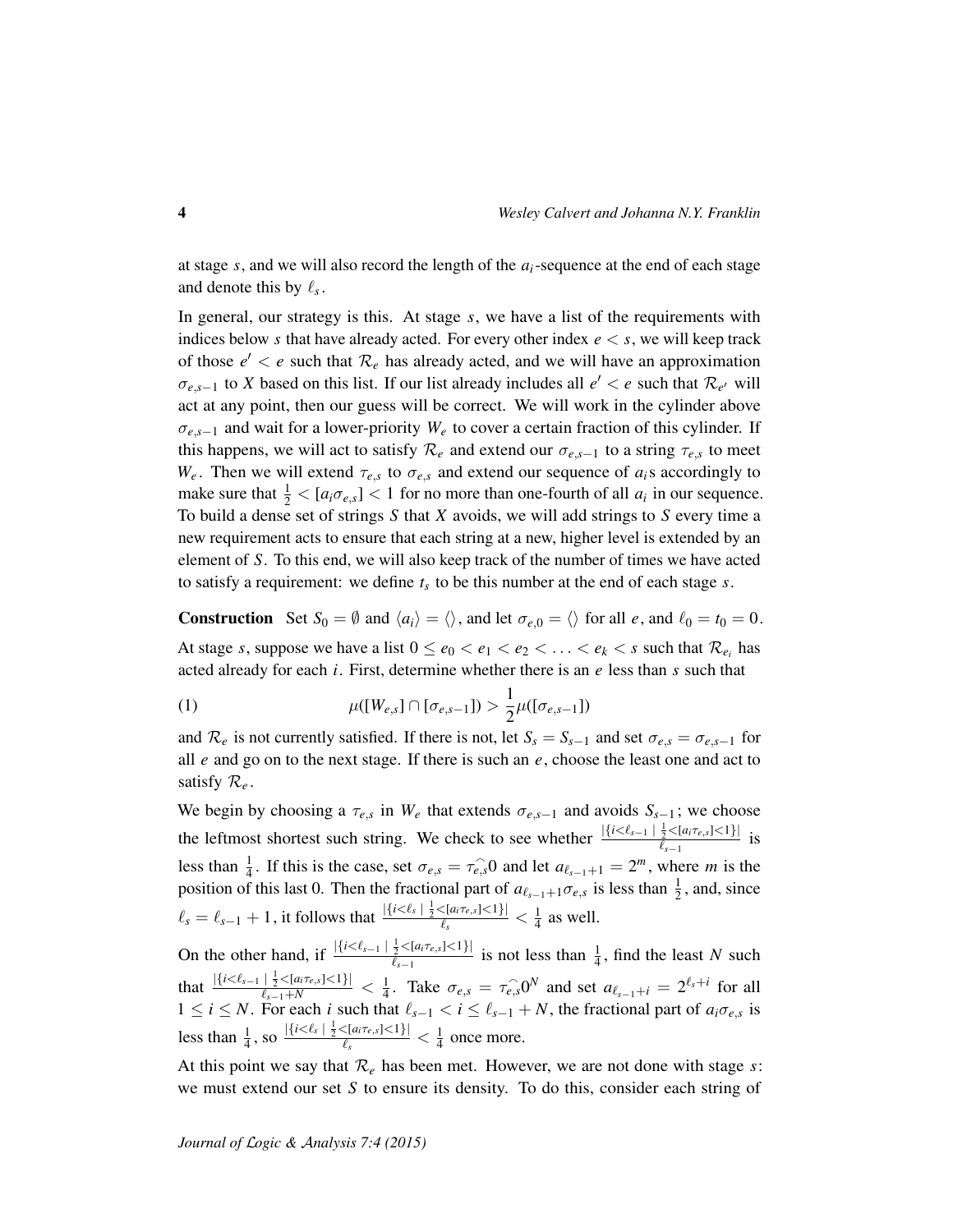length  $|\sigma_{e,s}|$ . If such a string has an extension in  $S_{s-1}$ , we need not extend it again; otherwise, extend it to a string  $\tau$  long enough that the measure of [ $\tau$ ] is no more than 1  $\frac{1}{2^{t_{s-1}+2}} \cdot \mu([\sigma_{e,s}])$ . This guarantees that the total measure that *S* consumes above each string of length  $|\sigma_{e,s}|$  is no more than half the available measure.

At this point, we are ready to end this stage. We have already determined  $\sigma_{e,s}$ . For  $e' > e$ , reinitialize  $\sigma_{e',s}$  by setting it equal to  $\sigma_{e,s}$ . If we acted to satisfy a requirement at this stage, define  $t_s = t_{s-1} + 1$ .

Let  $X = \lim_{e,s} \sigma_{e,s}$ .

#### <span id="page-5-0"></span>**Verification**

**Lemma 2.2** The limit  $X = \lim_{e \to e} \lim_{s \to e} \sigma_{e,s}$  exists.

**Proof** We proceed by induction. Consider  $e$ , and let  $s_0$  be the first stage such that all  $e' < e$  that will ever act already have. If we never act to satisfy  $\mathcal{R}_e$ , then  $\sigma_{e,s_0} = \sigma_{e,t}$ for all  $t > s_0$ . If we act to satisfy  $\mathcal{R}_e$  at a later stage  $s_1$ , then we never reinitialize  $\sigma_{e,s_1}$  and we have  $\sigma_{e,s_1} = \sigma_{e,t}$  for all  $t > s_1$ . Thus,  $\sigma_e = \lim_s \sigma_{e,s}$  exists. Since in our construction, whenever  $e_1 > e$ , we have  $\sigma_e \prec \sigma_{e_1}$ , the limit  $X = \lim_{e \to e} \sigma_e$  exists as well.  $\Box$ 

#### **Lemma 2.3** Each requirement  $\mathcal{R}_e$  is satisfied and thus *X* is weakly 1–random.

**Proof** If  $\mu([W_e]) \neq 1$ , then  $\mathcal{R}_e$  is satisfied trivially. Suppose  $\mu([W_e]) = 1$ , and suppose that  $s_0$  is the first stage such that all  $e' < e$  that will ever act already have. After  $s_0$ , the string  $\sigma_{e,s}$  will never be initialized again, so  $\sigma_{e,s_0} = \sigma_{e,t}$  for all  $t \geq s_0$ . Since  $\mu([W_e]) = 1$ , there will be some stage  $s_1 \geq s_0$  such that  $\mu([W_{e,s}] \cap [\sigma_{e,s-1}]) >$ 1  $\frac{1}{2}\mu([\sigma_{e,s-1}])$ . At this stage, we act to satisfy  $\mathcal{R}_e$  and will define  $\sigma_{e,s_1}$  so  $[\sigma_{e,s_1}]$  is contained in  $[W_e]$ . After this stage,  $\sigma_{e,s}$  will never be initialized again, so we will have  $\sigma_e = \sigma_{e,s_1}$ , and since  $\sigma_0 \prec \sigma_1 \prec \sigma_2 \prec \ldots$ , we have  $X \in [W_e]$ .  $\Box$ 

Lemma 2.4 *X* is not weakly 1–generic.

**Proof** We first show that the set of strings *S* we constructed is a  $\Sigma_1^0$  dense set as required. It is clear from the construction that it is  $\Sigma_1^0$ . Furthermore, at each stage *s* at which we add strings to *S*, we extend all the strings of length  $|\sigma_{e,s}|$  for the appropriate *e*. Since the lengths of the  $\sigma_{e,s}$  that we work with are unbounded, we will extend every element of  $2<sup>{\omega}</sup>$  by an element in *S* at some point.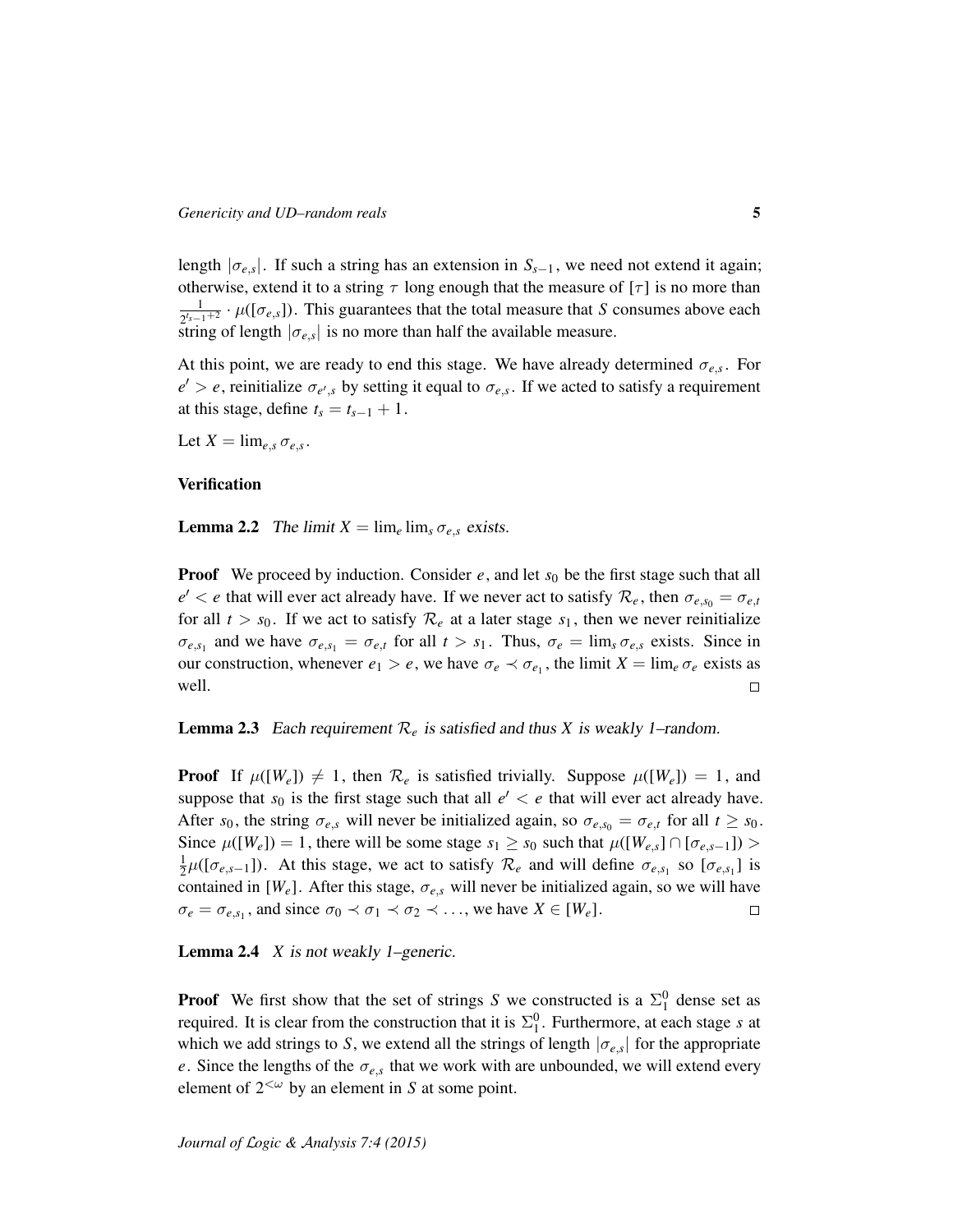Now we show that *X* does not meet the  $\Sigma_1^0$  set of strings *S* we constructed. We note that the measure of the strings above any  $\sigma_{e,s-1}$  is no more than (in fact, is strictly less than)

$$
\left(\frac{1}{2^2} + \frac{1}{2^3} + \dots\right) \cdot \mu([\sigma_{e,s-1}]) = \frac{1}{2} \cdot \mu([\sigma_{e,s-1}]).
$$

Since at each stage at which we set new values of a  $\sigma_{e,s}$ , we know that Inequality [1](#page-4-0) holds, we can see that there is an string  $\tau$  extending an element of  $W_{e,s}$  such that  $[\tau] \cap [S_{s-1}] = \emptyset$ , and we choose such a string as our  $\tau_{e,s}$ . Therefore we have  $[\sigma_{e,s}] \cap [S_s] = \emptyset$  as well, and since every  $\sigma_e$  avoids *S*, it follows that *X* avoids *S* as well.  $\Box$ 

Lemma 2.5 *X* is not UD–random.

**Proof** We show that the sequence  $\langle a_i \rangle$  we built witnesses that *X* is not UD–random. First, we note that  $\langle a_i \rangle$  is recursive and infinite by construction: at every point at which we act to satisfy a requirement, we add at least one more element to this sequence, and since there are infinitely many  $W_e$  with measure 1, we act to satisfy a requirement infinitely often. It is clear that  $\langle a_i \rangle$  is recursive. Furthermore, it is clear that all the elements of  $\langle a_i \rangle$  are distinct: each time we add a new element, it is larger than all the previous terms.

Lemma [2.2](#page-5-0) shows us that  $X = \lim_{e \to e} \sigma_e$ . Each time we act to meet a requirement  $\mathcal{R}_e$  at a stage *s*, we also define an initial part of  $\langle a_i \rangle$  such that  $[a_i \sigma_{e,s}]$  is between  $\frac{1}{2}$  and 1 for fewer than  $\frac{1}{4}$  of the  $i < \ell_s$ . When this  $\sigma_{e,s}$  is the actual value of  $\sigma_e$ , we have a value  $\ell_s$ such that  $[a_i \sigma_e, s] = [a_i \sigma_e] = [a_i X]$  for all  $i < l_s$ . Since the values of  $l_s$  associated with true values of  $\sigma_e$  form an unbounded sequence, we know that there are infinitely many  $\ell_s$  such that  $\frac{|\{i < \ell_s | \frac{1}{2} < [a_i X] < 1\}|}{\ell_s}$  $\frac{\langle [a_i X] \langle 1 \rangle]}{\ell_s} < \frac{1}{4}$  $\frac{1}{4}$  and thus *X* is not UD–random with respect to the sequence  $\langle a_i \rangle$  and the interval  $(\frac{1}{2}, 1)$ .  $\Box$ 

This completes the proof of the Theorem.

#### $\Box$

Since our choice of the interval  $(\frac{1}{2}, 1)$  was arbitrary, we have the following result:

**Porism 2.6** If a real X is not UD–random, a recursive sequence can be found witnessing this for any interval  $I \subseteq [0, 1]$ .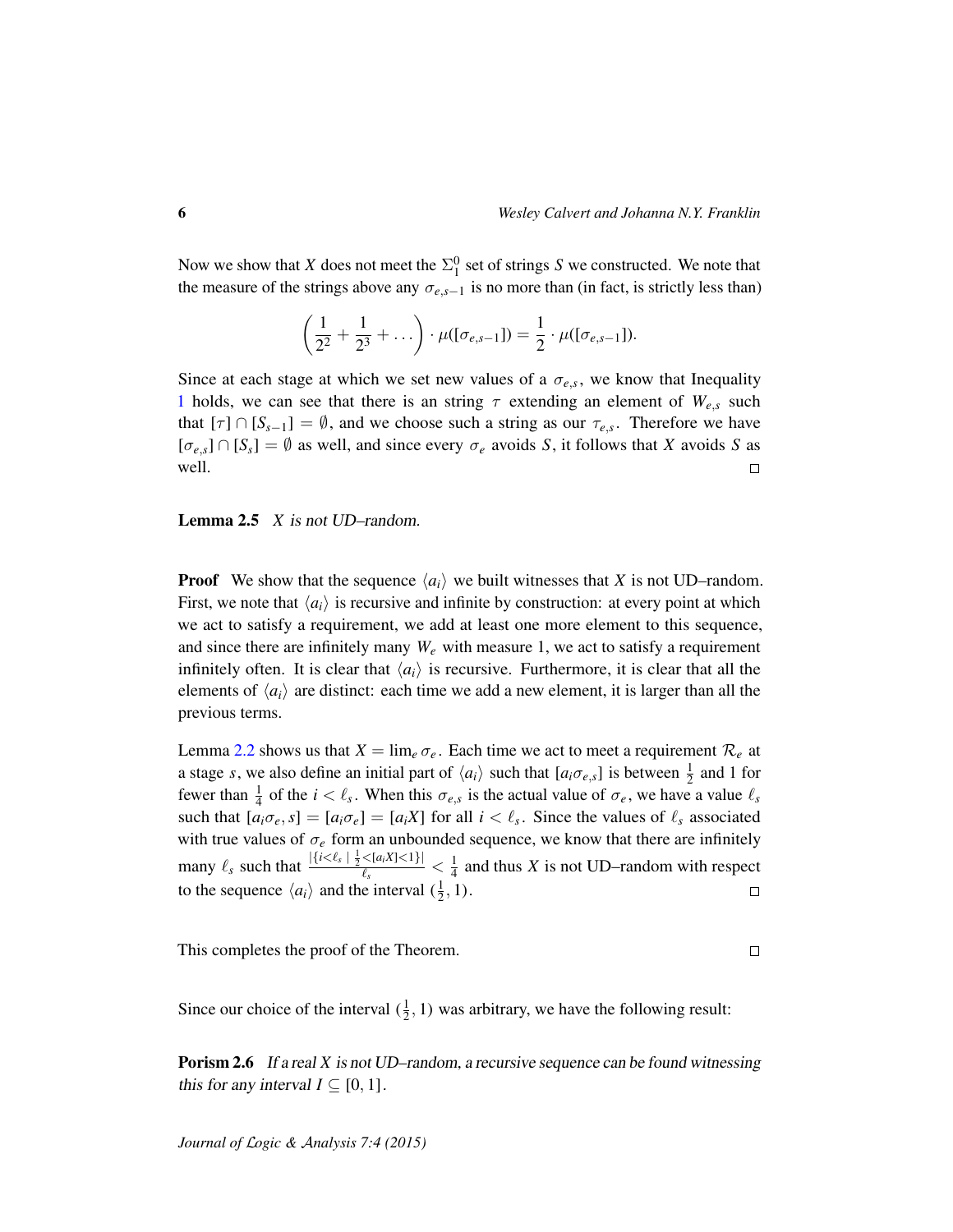# <span id="page-7-0"></span>3 Genericity and UD–random reals

There has been a great deal of work relating, on the one hand, Turing degrees of Martin-Löf random, Schnorr random, and recursively random reals, and, on the other, the Turing degrees of generic reals by, for instance, Demuth and Kučera  $[2]$  $[2]$ , Kautz  $[5]$ , and Nies, Stephan, and Terwijn [\[8\]](#page-10-2).

Consider the following question: Given  $n$ , is it possible for a (weakly)  $n$ –generic real to Turing compute a UD–random even though no (weakly) *n*–generic real can be UD–random itself? The answer is certainly yes for weak 1–generics, since Kurtz has shown that every hyperimmune degree contains a weakly 1–generic real [\[6,](#page-10-1) [7\]](#page-10-7), and there are Schnorr random reals that are hyperimmune. In fact, even a 1–generic real can be Turing equivalent to a UD–random real, since there is a high 1–generic.

Here, we provide a proof that this bound is tight: No 2–generic can Turing compute a UD–random real. Franklin proved in [\[4\]](#page-10-8) that non-high 1–generics cannot Turing compute Schnorr random reals, which implies that no 2–generic can Turing compute a Schnorr random real. She also proved that no 1–generic can *tt*-compute a Schnorr random real. However, we cannot adapt the first argument to the UD–random case because it relies on the fact that outside the high degrees, Martin-Löf randomness and Schnorr randomness are equivalent. No such result is known for UD–randomness.

Theorem 3.1 No 2–generic real can Turing compute a UD–random real.

Proof Let *G* be a 2–generic real, and let *X* be a non-recursive real that is Turing reducible to G via a Turing functional  $\Psi$  (if X is recursive, then there is nothing to be done). We wish to show that *X* is not UD–random.

We begin by considering the following statements:

- $\Psi^Z$  is total.
- There are infinitely many *n* for which  $\Psi^{Z}(n) = 0$ .

Each of these is a  $\Pi_2^{0,Z}$  $2<sup>0,2</sup>$  statement, so *G* must force each of these statements to either be true or false. Since  $\overline{X} = \Psi^G$ , it follows that *G* must force the first to be true. Also, *X* is not recursive and thus not cofinite, so that *G* must force the second statement to be true as well. Therefore, we may suppose that *p* is an initial segment of *G* forcing the truth of both statements. Our forcing conditions will be the set  $\mathcal{P} = \{p_i \in 2^{\langle \omega |} | p_i \supseteq p\}.$ We consider the set  $T = \{r_i \mid r_i = \Psi^{p_i}\}\$ . Since *p* is enough to force totality, every element  $r_i$  in *T* will have a proper extension  $r_j$  in *T*, so we can interpret *T* as an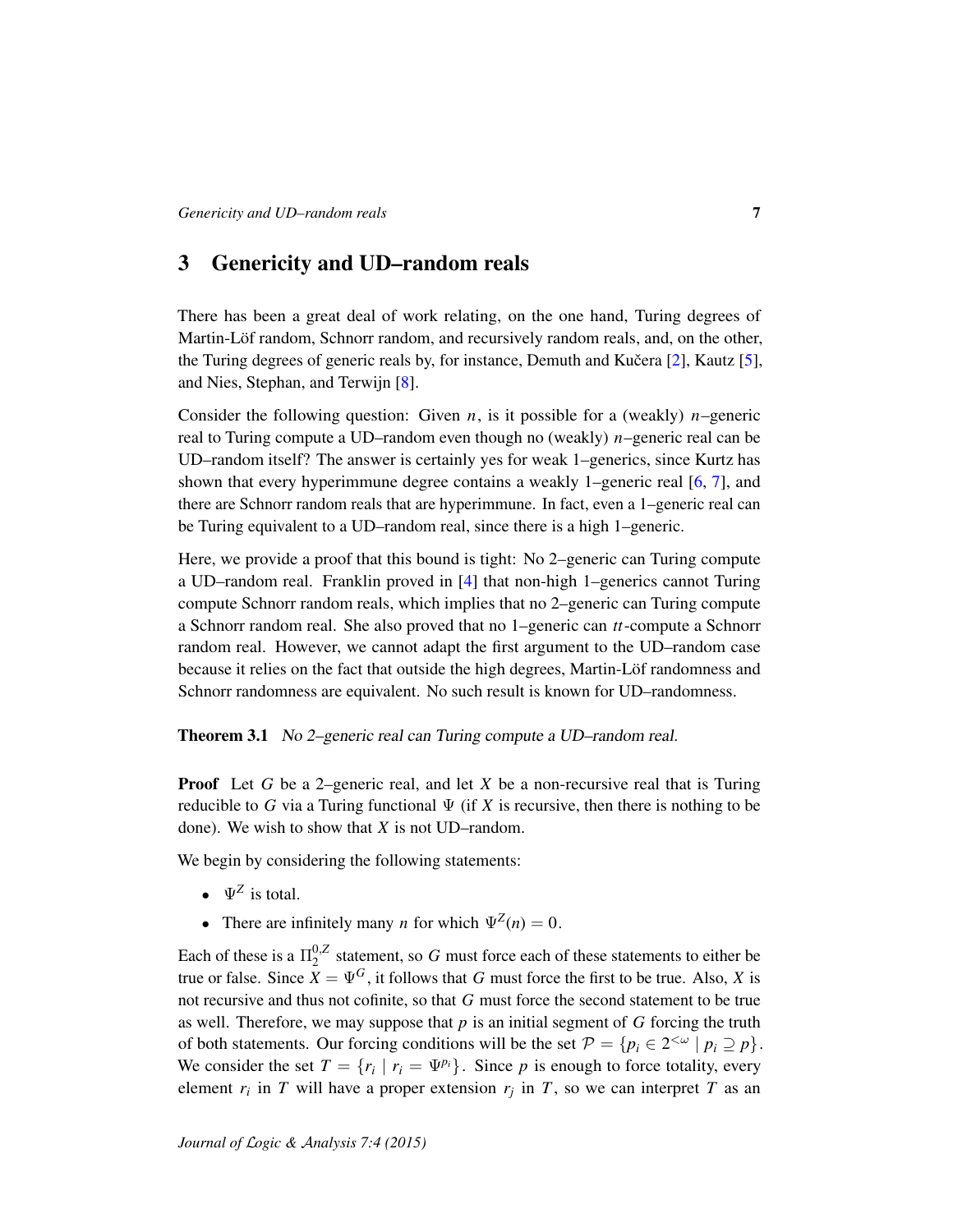infinite recursively enumerable binary tree with *X* as one of its paths. If a real  $\Psi^Z$  is not UD–random, the following statement  $P_{\alpha,\beta}$  must be true for some recursive sequence of distinct integers  $\langle a_i \rangle$  and the reals  $\alpha$  and  $\beta$  (where  $0 \leq \alpha < \beta \leq 1$ ):

$$
P_{\alpha,\beta}:\ \ (\exists \epsilon > 0)(\forall N)(\exists n > N)\left[\left|\frac{|\{i < n \mid \alpha < [a_{i}\Psi^{Z}] < \beta\}|}{n} - (\beta - \alpha)\right| \geq \epsilon\right].
$$

To show that *X* is not UD–random, it will be enough to set  $\alpha = \frac{1}{2}$  $\frac{1}{2}$ ,  $\beta = 1$ , and  $\epsilon = \frac{1}{4}$ 4 and build a recursive sequence  $\langle a_i \rangle$  of distinct integers such that for every  $r_i$  in T, there is an extension  $r_j$  in *T* such that for some  $n > |r_i|$ , we have:

$$
(\forall N)(\exists n > N)\left[\frac{|\{i < n \mid \frac{1}{2} < [a_ir_j] < 1\}|}{n} < \frac{1}{4}\right].
$$

This guarantees that we can never force the fraction above to converge to the "correct" limit  $\frac{1}{2}$ , and since *G* is 2–generic, *G* must force instead that  $\Psi$ <sup>*G*</sup> is not UD–random.

To construct such a sequence  $\langle a_i \rangle$ , we proceed in stages. At each stage, we have a finite sequence of *ai*s and add at least one element to it. At stage 0, our sequence is the empty sequence. At each subsequent stage *s* we deal with *p<sup>s</sup>* . Suppose we have already defined the finite initial segment  $\langle a_i \rangle_{i \leq M}$  of our *a*-sequence. Look for an  $r_j$ such that  $p_j \supseteq p_s$  and such that there is an *n* such that  $\frac{|\{i \le M \mid \frac{1}{2} \le [a_ir_j] \le 1\}|}{M+n} < \frac{1}{4}$  $rac{1}{4}$  and  $r_j$ contains a 0 at *n* positions  $k_0, k_2 \ldots k_{n-1}$  such that  $a_i < 2^{k_\ell}$  for all  $i < M, \ell \leq n$ .

Such an  $r_i$  must exist, since we forced every extension of p to compute an  $r_i \in T$  with infinitely many zeroes. Of course, we may be in the simplest case, where  $n = 0$  suffices, but the treatment is the same.

Set  $a_{M+i} = 2^{k_i}$  for all  $0 \le i \le n-1$ . For each such *i*, the fractional part of  $a_{M+i}r_j = 2^{k_i}r_j$  is less than  $\frac{1}{2}$  and we have  $\frac{|\{i \le M+n \mid \frac{1}{2} \le [a_ir_j] \le 1\}|}{M+n} < \frac{1}{4}$  $\frac{1}{4}$  as desired.

Now *G* must force either the  $\Pi_2^{0,Z}$  $2^{0,2}$  statement

$$
\Theta := (\forall N)(\exists n > N)\left[\frac{|\{i < n \mid \frac{1}{2} < [a_i \Psi^Z] < 1\}|}{n} < \frac{1}{4}\right]
$$

or its negation. But *G* cannot force  $\neg \Theta$ , so instead *G* must force  $\Theta$ , so that  $\Psi^G = X$ cannot be UD–random.  $\Box$ 

This proof cannot be modified in an obvious way to show that no 1–generic *tt*-computes a UD–random. Were 2–genericity only necessary to force the totality of  $\Psi^X$ , it would be possible, but the other statements in the problem are  $\Pi_2^{0,x}$  $2^{0,A}$  as well.

*Journal of* L*ogic &* A*nalysis 7:4 (2015)*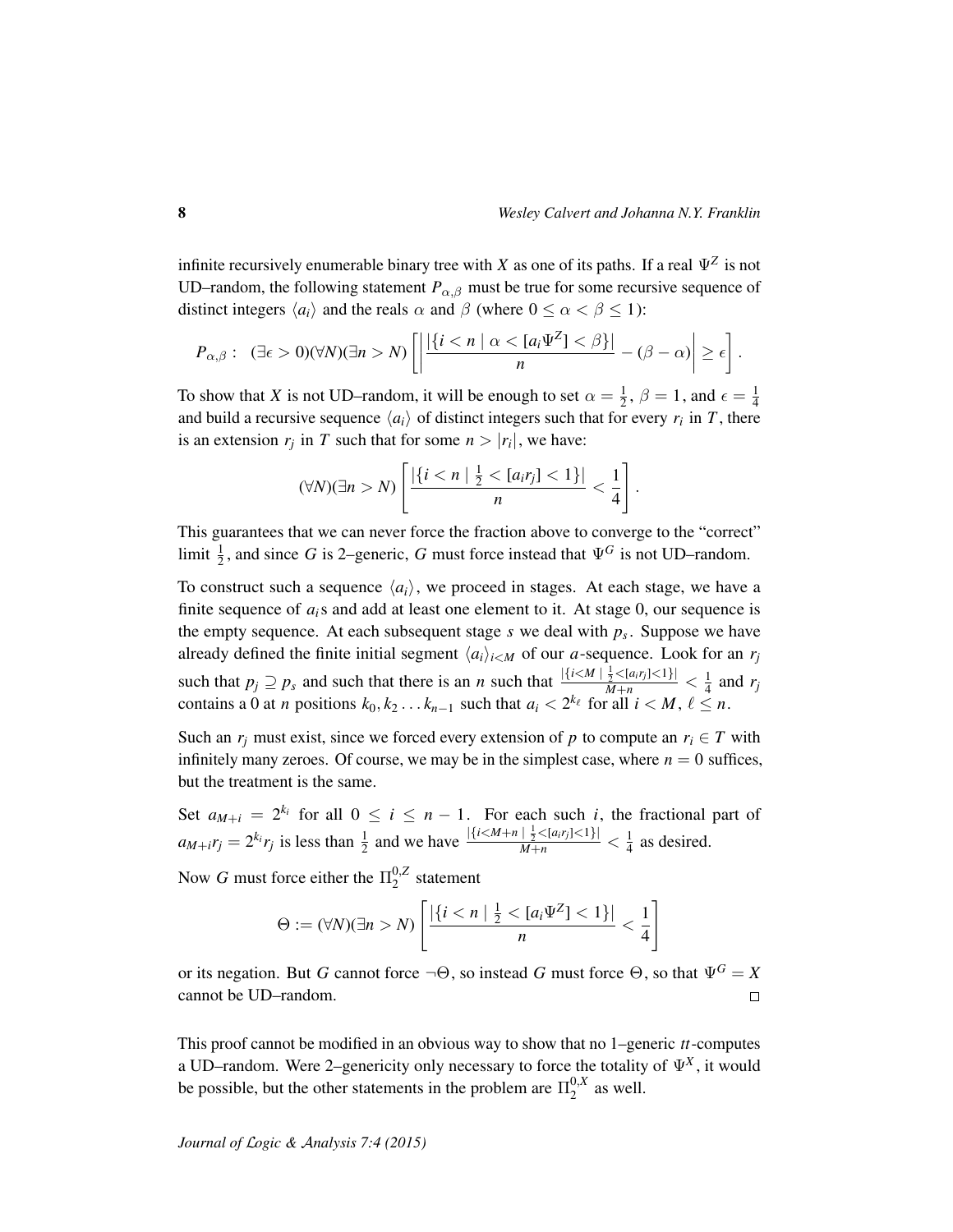# <span id="page-9-1"></span>4 Future Directions

It seems easier to prove negative results about UD–randoms than positive results. In part, this is due to the need to quantify over all intervals; however, this requirement has been minimized by Fact [1.2.](#page-2-0) Whether this fact has practical significance remains to be seen. However, the main difficulty in relating UD–randomness to other randomness notions is that UD–randomness is intrinsically a notion about tailsets: when we multiply a real by an integer, an initial segment of the real becomes irrelevant. In contrast, every other common randomness notion is defined in terms of initial segments: those that make up the components of a test or serve as inputs for the martingale or Kolmogorov complexity function.

<span id="page-9-2"></span>Question 4.1 Is there a test, martingale, or string (e.g. Kolmogorov) complexity characterization of UD–randomness?

Question 4.2 Do the UD–random reals that are weakly 1–random coincide with the Schnorr random reals?

Question 4.3 Do the UD–random reals coincide with the Schnorr random reals in the hyperimmune-free degrees?

From the comment immediately preceding the questions, it is difficult to see how Question [4.1](#page-9-2) could have a positive answer—at least, it is difficult to see how such a characterization could resemble that of other randomness notions in any meaningful way. The authors suspect that the answers to the second two questions are negative as well but have weaker grounds for saying so.

# 5 Acknowledgments

The second author would like to thank the Southern Illinois University Department of Mathematics for supporting her visit through their Visitors Program in March 2013.

# **References**

<span id="page-9-0"></span>[1] J Avigad, *[Uniform distribution and algorithmic randomness](http://dx.doi.org/10.2178/jsl.7801230)*, J. Symbolic Logic 78 (2013) 334–344